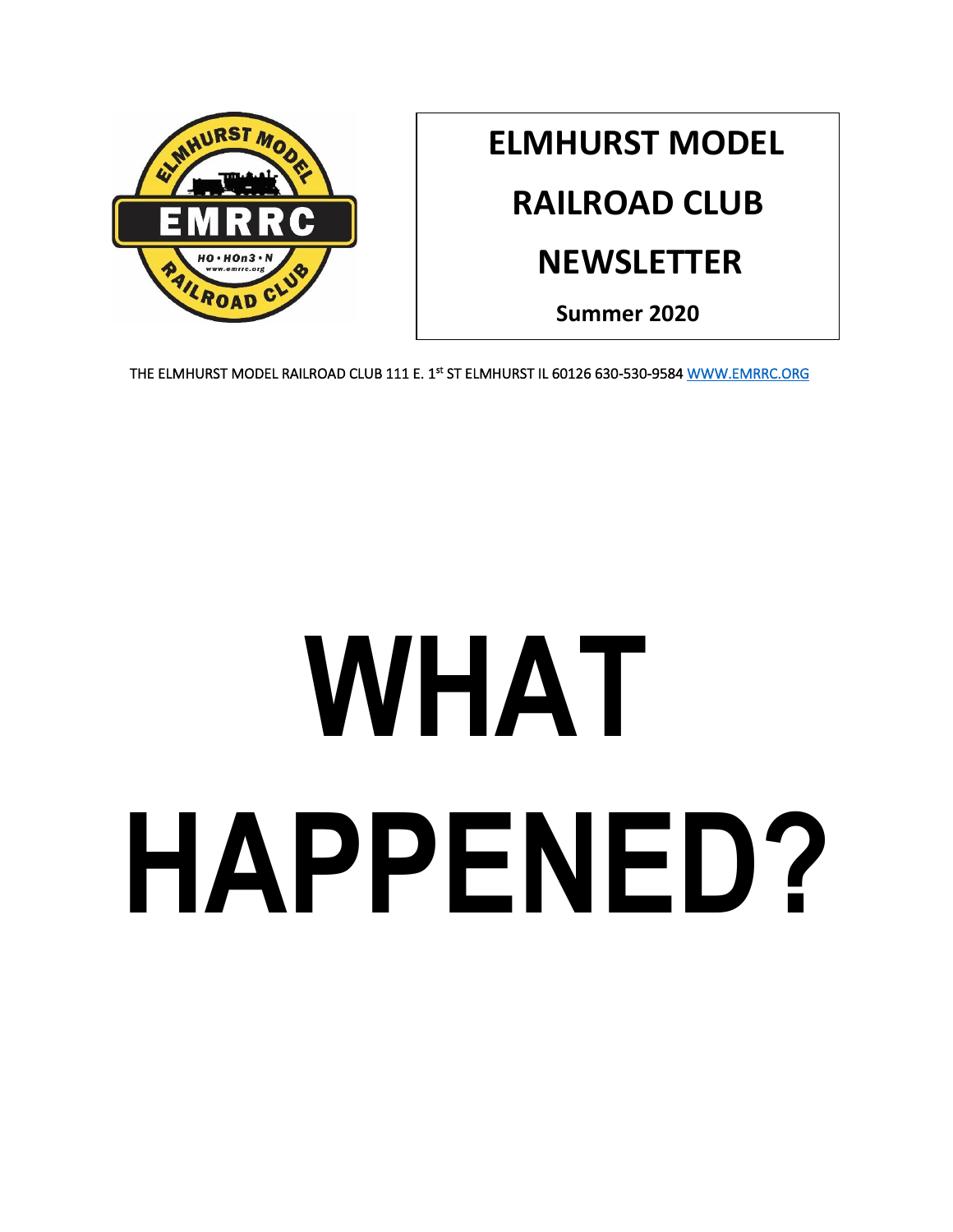## **AS JULIE ANDREWS ONCE SANG, "LET'S START AT THE VERY BEGINNING".**

The news media had been humming with stories on the COVID-19 virus and all the bad juju that it was causing. We heard about it on cruise ships and in foreign countries never once thinking that it might affect our operations.

There was talk of the ease of transmission and proper precautions that could be made to avoid contacting or spreading this nasty little bug. Statements from the CDC and WHO fueled an already growing fire with questions about what exactly was happening and whether or not an operation like ours would find itself in the crosshairs.

#### **MARCH 2020.**

With the state health agencies starting to report cases of the virus and in a few rare instances a fatality we really did not think it would get to our level.

On March 3<sup>rd</sup> there were three (3) confirmed cases and within 10 days the total was almost 50. Private companies and governmental units were beginning to close things down to stop any potential infectious spread. When the state closed schools for 2 weeks beginning the  $17<sup>th</sup>$  it was starting to get obvious that we were going to have to act.

The first attempt to adhere to the recommendations was to shut down open house and try to remain available for members. We were still operating under the impression that this closure was only going to be for a few weeks and we would handle it as minor inconvenience. When the case numbers started to get into the thousands we knew were going to have to step things up. After discussion the Board decided to follow the recommendations and shut down completely. We were still cautiously anticipating being closed a month at the absolute worse. After the government extended the virus lock-down then we knew we had to stay the course and that we were going to be in this for the long haul. This also meant cancelling the May swap meet and other events that were scheduled.

### **THE PLUMBING.**

Now before we were forced to close there was an issue with water leaking from the enclosed grease trap over block 2 on the HO layout. On the  $20<sup>th</sup>$  of March the problem had gotten severe enough that local authorities were called to try to gain access to the coffee shop and plastic covers and temporary diversions had to be created to protect the layout. The landlord was contacted and advised of the situation but anger and frustration was starting to increase. Since we were going to be closed for a while we decided to open the enclosed ceiling section and see exactly what was going on up there. The drywall was moldy and wet and there was a water mark on the wood frame showing how deep the water had actually gotten. Seeing no active leaking at that time we continued checking on the place and monitoring the problems.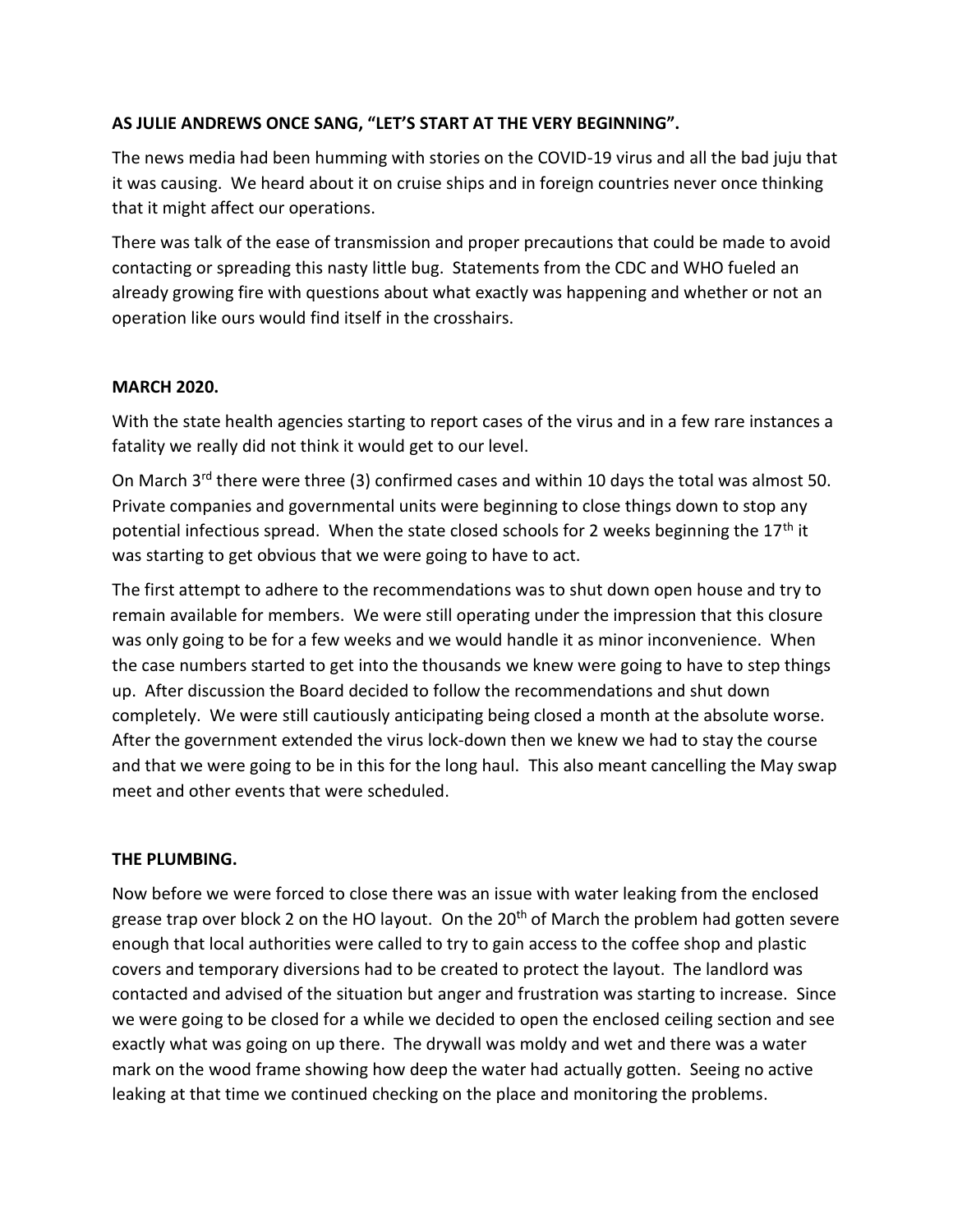In the first part of May a board member was delivering another de-humidifier and when he got there he was greeted with a ½ inch diameter stream of water leaking from a hole in the grease trap onto the layout.



Our landlord was contacted immediately and their property maintenance people came down and verified the problem. With the owner of coffee shop being out of the country getting him to return our calls was difficult at best. The landlord also contacted him which finally yielded results. However these 'results' were nothing more than a urinating match over who was responsible for the grease trap.

It was ultimately determined that indeed the coffee shop is responsible for their plumbing and therefore the grease trap. So now we have a person who is out of the country and not taking our phone calls responsible for fixing a massive problem.

After a few days and pressure from the landlord, a reluctant coffee shop owner got in touch with his plumber who came and determined that trap would have to be replaced. The plumber put it on his schedule for Monday the 18<sup>th</sup>. But as luck would have it we would have one more thing go wrong first.